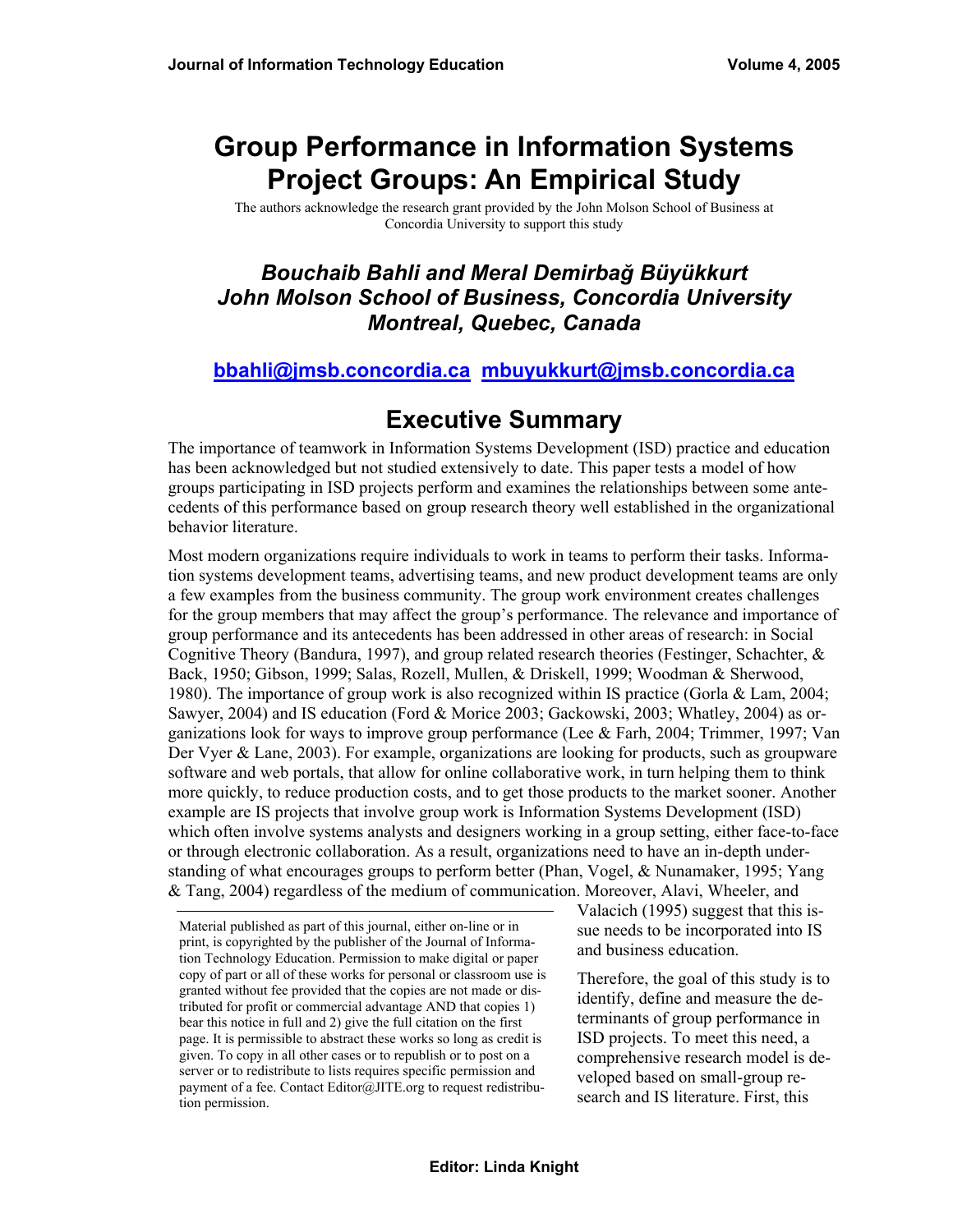research reviews the theoretical foundations upon which it is built. We, then, discuss the research model and hypotheses, and describe the research methodology. Finally, we present the results and discuss the practical and research implications of these results. The results suggest that team building has a positive effect on both task and social cohesion. Group performance is influenced by task cohesion. Our findings make several contributions to information systems literature. First, our findings extend the existing literature on group research by exploring the process by which group performance is realized. Second, they demonstrate the applicability of small-group research to information systems development groups. Thirdly, they provide insights for researchers and practitioners to enhance their understanding of various determinants of group performance. Finally, our findings are useful to educators in (ISD) field who incorporate group work into their course design.

**Keywords**: System Development, Group Performance, Group Cohesion, and Team Building.

## **Background**

A review of the literature on group research indicates that group performance is influenced by the following constructs: team building (Hardy & Crace, 1997), and group cohesion consisting of task and social cohesion (Chang & Bordia, 2001). In this study, we attempt to develop and test the relationships between these constructs in one comprehensive model so that we can understand the underlying determinants of group performance.

## *Group Performance*

Group performance has been conceptualized in terms of objective and subjective outcomes. Objective assessment includes quantifiable measures, such as group productivity, whereas subjective measures include the subjective ratings of group performance. Hackman (1990) identifies three dimensions of the group-performance construct: first, task effectiveness, which refers to the degree to which group output meets the standards of the organization; second, system viability, which refers to the degree to which the process of carrying out the work enhances the capability of members to work together interdependently in the future; finally, professional growth, which refers to the degree to which the group experience contributes to the growth and personal wellbeing of team members. To date, and to the best of our knowledge, only one study (Chang & Bordia, 2001) has tested this measure of group performance empirically. However, the importance of assessing this construct is critical, since it is the dependent variable in most group-related studies.

## *Group Cohesion*

Conceptualization and measurement of group cohesion dates back to Festinger et al. (1950), who defined group cohesion as "the total field of forces which act on members to remain in the group. These forces may depend on the attractiveness or unattractiveness of either the prestige of the group, members of the group, or the activities in which the group engages" (p. 274). The importance of this construct has been indicated as the key to effective work groups in a number of studies (Carless & De Paola, 2000; Cohen & Bailey, 1997; Forsyth; 1990; Yang & Tang, 2004). More importantly, conceptualization and measurement of group cohesion has been based on models with a variety of factor structures. Mullen & Copper (1994) tested a construct with a one-factor structure, namely interpersonal attraction to the group. In their conceptualization of group cohesion as a two-factor model, Widmeyer, Brawley, and Carron (1985) distinguished between individual attraction to the group and group integration. More recently, Cota, Evans, Dion, Kilik, and Longman (1995) defined group cohesion as a multidimensional construct based on the Group En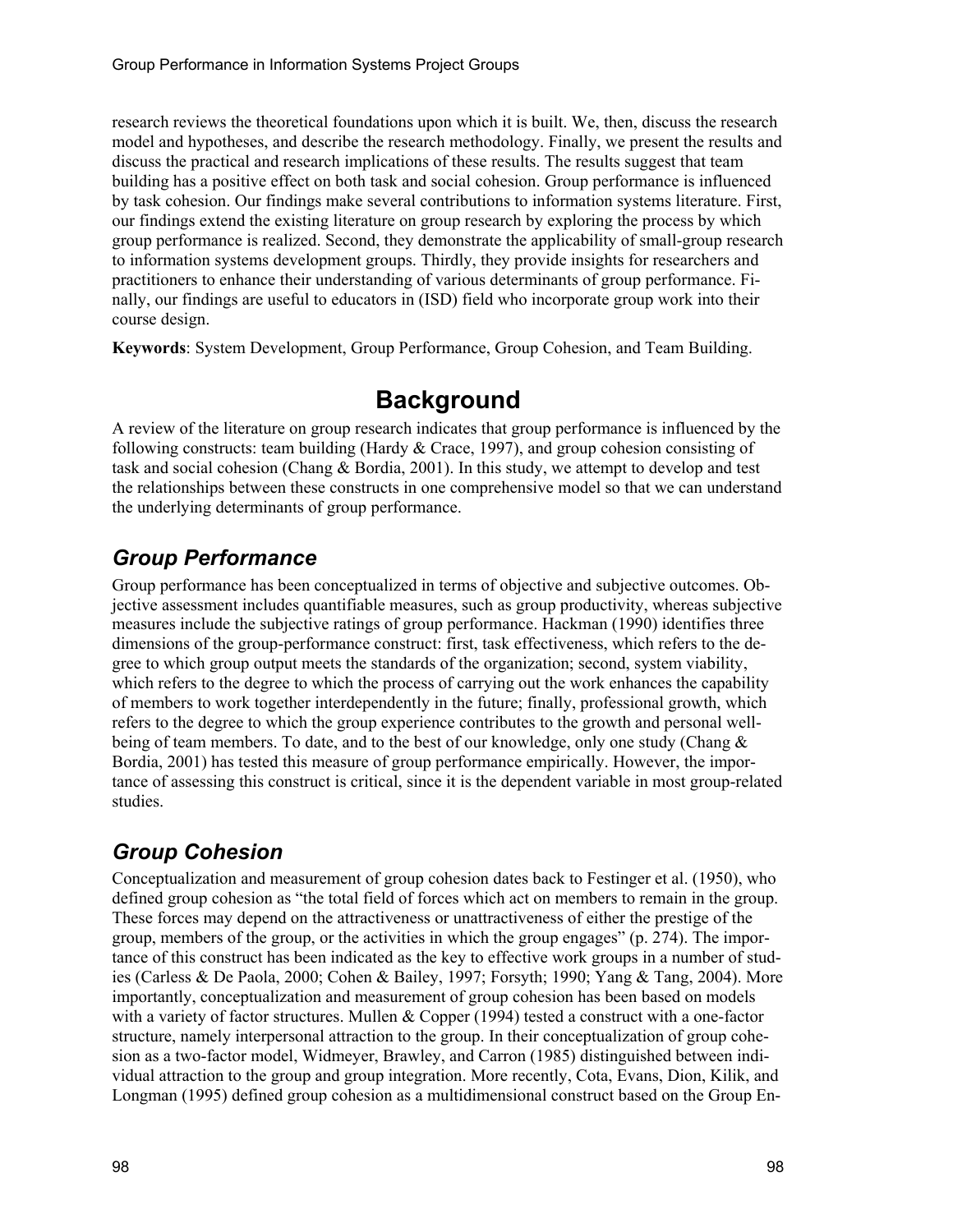vironment Questionnaire (GEQ) developed for sports groups by Widmeyer et al. (1985). According to Cota et al. (1995) group cohesion has four dimensions: (1) Group Integration-Task, (2) Group Integration-Social, (3) Individual Attraction to Group-Task, and (4) Individual Attraction to Group-Social. Group Integration-Task is defined as an individual team member's perception of the similarity and closeness within the team in accomplishing the task, whereas Group Integration-Social reflects an individual team member's perception of closeness and bonding regarding the team's social activities. Individual Attraction to Group-Task describes an individual team member's feeling about personal involvement in the group task, whereas Individual Attraction to Group-Social reflects an individual team member's feeling about personal involvement in the social interaction of the group.

More recent studies, such as Carless and De Paola (2000), introduced the concept of separating task and social cohesion when defining group cohesion. They tested the group cohesion construct as (1) a single-factor model, defining cohesion as highly interrelated perceptions of the group; (2) a two-factor model based on Widmeyer et al. (1985); (3) a two-factor model based on task and social cohesion; and (4) a four-factor model based on the Cota et al. (1995) model. The authors concluded that the group cohesion construct is multidimensional and includes task cohesion -- the extent of motivation towards achieving the organization's goals and objectives, and social cohesion, -- the motivation to develop and maintain social relationships within the group. In addition, group cohesion appears to influence performance (Klein & Mulvey, 1995; Podsakoff, MacKenzie, & Ahearne, 1997; Spink & Carron, 1993). Groups that show a high degree of cohesion in terms of task completion and social attractiveness achieve greater performance. However, there is no conclusive result of group research either in IS or in small-group research literature. Recently, Yoo and Alavi (2001) found that task participation played a more important role than social presence in determining the degree of consensus among group members in computermediated communication environments. This result demonstrates that there is a positive correlation between task-oriented groups and high performance, however there is presently no evidence that social attractiveness and participation has either a positive or a negative effect on performance. This study attempts to test and validate this claim.

### *Team Building*

Salas et al. (1999) have defined team building as "enlisting the participation of a group in planning and implementing change which will be more effective than simply imposing change on the group from outside". Cohen & Bailey's (1997) definition is "A team is a collection of individuals who are interdependent in their tasks, who share responsibility for outcomes, who see themselves and who are seen by others as an intact social entity embedded in one or more larger social systems, and who manage their relationship across organizational boundaries". Powell, Piccolo, & Ives (2004) refer to teams as "groups that display high levels of interdependency and integration among members". The extensive literature review conducted on team building and its application to sports groups by Hardy and Crace (1997) proved that team building leads to an increase in team performance. On the other hand, Smither, Houston, and McIntire (1996) stated that research findings on the effectiveness of team building provided mixed results making firm conclusions difficult. The reasons behind these findings can be attributed to the non-empirical, narrative nature of most of these studies and the ambiguity of what team building is.

Indeed, team-building conceptualization in the business context dates back to Beer (1976) who attempted to formalize this construct. Salas et al. (1999) built on Beer's (1976) work and identified four components of team building. The first was goal setting, where group members set objectives at the beginning of the task. The second was interpersonal relations, where group members develop trust in one another and confidence in the group. The third was problem solving, where group members become involved in finding solutions to the problems encountered. The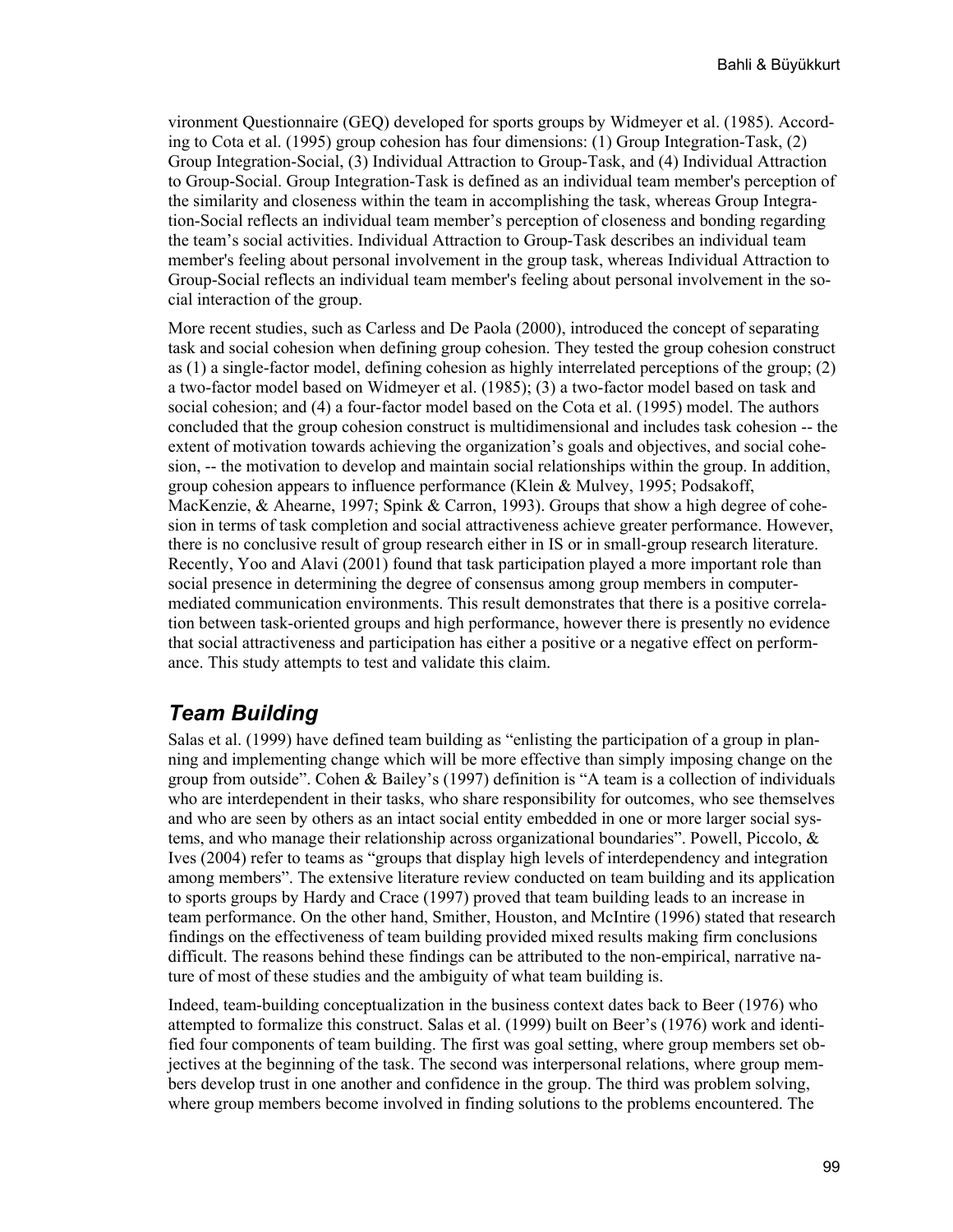final component was role clarification, where there is increased communication among group members regarding their roles within the group.

Since the current research involves an IS context, it is necessary to review literature on teams within the IS field. Jiang, Klein, and Discenza (2000) have defined teams as having members bonding through the development of a common set of project goals and objectives. The team establishes a set of procedures for resolving conflict during the course of the project's completion, thus building a team, and this has a positive effect on the project outcomes. In addition, by examining team building or team development in self-directed work groups, Janz (1999) found that team members who have a clear mission work in harmony and unity in an efficient way.

A summary of literature on team building, group cohesion, and group performance is presented in Table 1.

| <b>Author and Year</b>                          | <b>Team</b><br><b>Building</b> | Group<br><b>Cohesion</b> | Group<br>Performance |
|-------------------------------------------------|--------------------------------|--------------------------|----------------------|
| (Earley, 1994)                                  |                                |                          | X                    |
| (Gibson, Randel, & Earley, 2000)                |                                |                          | X                    |
| (Gibson, 1999)                                  |                                |                          | X                    |
| (Pescosolido, 2001)                             |                                |                          | X                    |
| (Peterson, Mitchell, Thompson, &<br>Burr, 1996) |                                |                          | $\boldsymbol{X}$     |
| (Shea & Guzzo, 1987)                            |                                |                          | X                    |
| (Silver & Bufiano, 1996)                        |                                |                          | $\boldsymbol{X}$     |
| (Spink, 1990)                                   |                                |                          | X                    |
| (Hardy & Crace, 1997)                           | X                              |                          | $\boldsymbol{X}$     |
| (Janz, 1999)                                    | X                              |                          | X                    |
| (Jiang et al., 2000)                            | X                              |                          | X                    |
| (Salas et al., 1999)                            | X                              |                          | $\boldsymbol{X}$     |
| (Shandler & Egan, 1996)                         | X                              |                          | X                    |
| (Woodman & Sherwood, 1980)                      | $\boldsymbol{X}$               |                          | X                    |
| (Yang & Tang, 2004)                             |                                | X                        | X                    |
| (Carless & De Paola, 2000)                      |                                | X                        | X                    |
| (Chang & Bordia, 2001)                          |                                | X                        | X                    |

**Table 1: Summary of empirical research on group performance and its determinants**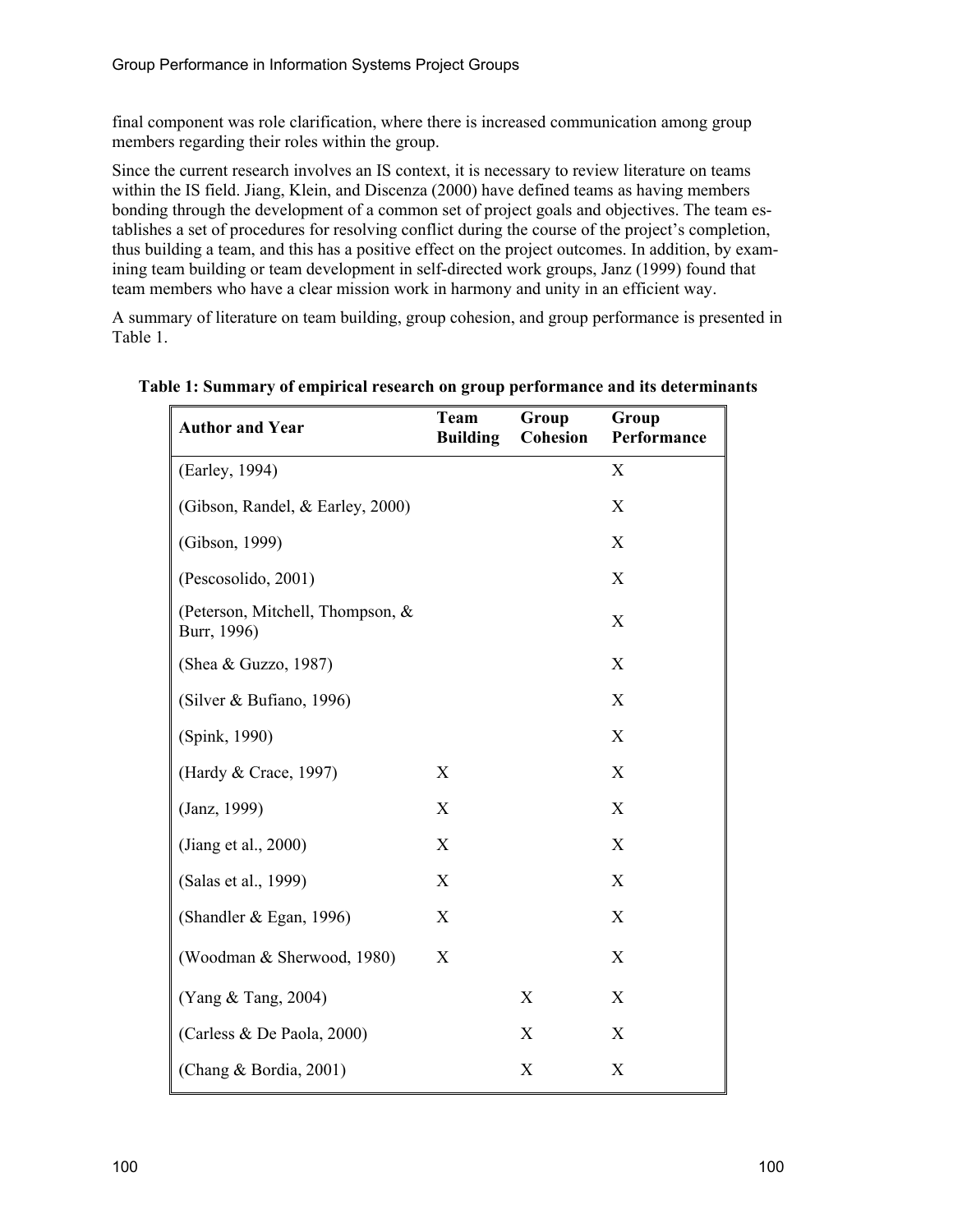| Cohen & Bailey, 1997)    | X |   |
|--------------------------|---|---|
| (Klein & Mulvey, 1995)   | X | X |
| (Podsakoff et al., 1997) | X | X |
| (Spink & Carron, 1993)   | X |   |

### **Research Model and Hypotheses**

As can be seen in Table 1, prior research reflects studies that have investigated relationships between one dependent variable (i.e., group performance) and one independent variable (i.e. team building or group cohesion) at a time. We recognize that besides team building and group cohesion, there are other constructs that determine group performance (i.e. group efficacy, conflict). This study aims to develop and test a comprehensive structural model of group performance, as shown in Figure 1, that illustrates the most commonly used constructs (group cohesion and team building). Cohen and Bailey (1997) have called for this type of comprehensive research model to capture how group performance is achieved. Accordingly clear conceptualisation of the constructs and assessment of their reliability and validity within a nomological model is highly recommended (Carmines & Zeller, 1979). In addition, this study perceives task cohesion and social cohesion as two distinct constructs. Prior research combined both constructs into one (i.e. group cohesion) and found mixed results regarding its antecedents and consequences (Carless & De Paola, 2000). We believe that this distinction is necessary for two reasons. First, by aggregating the items of cohesion construct, it is difficult to identify which part of the cohesion is really related to group performance. Second, group members who are collectively task-oriented may not be socially oriented, and vice versa. We therefore propose the following research model.



**Figure 1: Research model.**

Woodman and Sherwood (1980) have observed that there is no conclusive evidence that team building renders an increase in team performance. Furthermore, Salas et al. (1999) have suggested that a clear summary of the effects of team building on performance apparently cannot be formulated from narrative literature reviews conducted within the past two decades. The judgments rendered by these review efforts have been inconclusive. The process by which groups de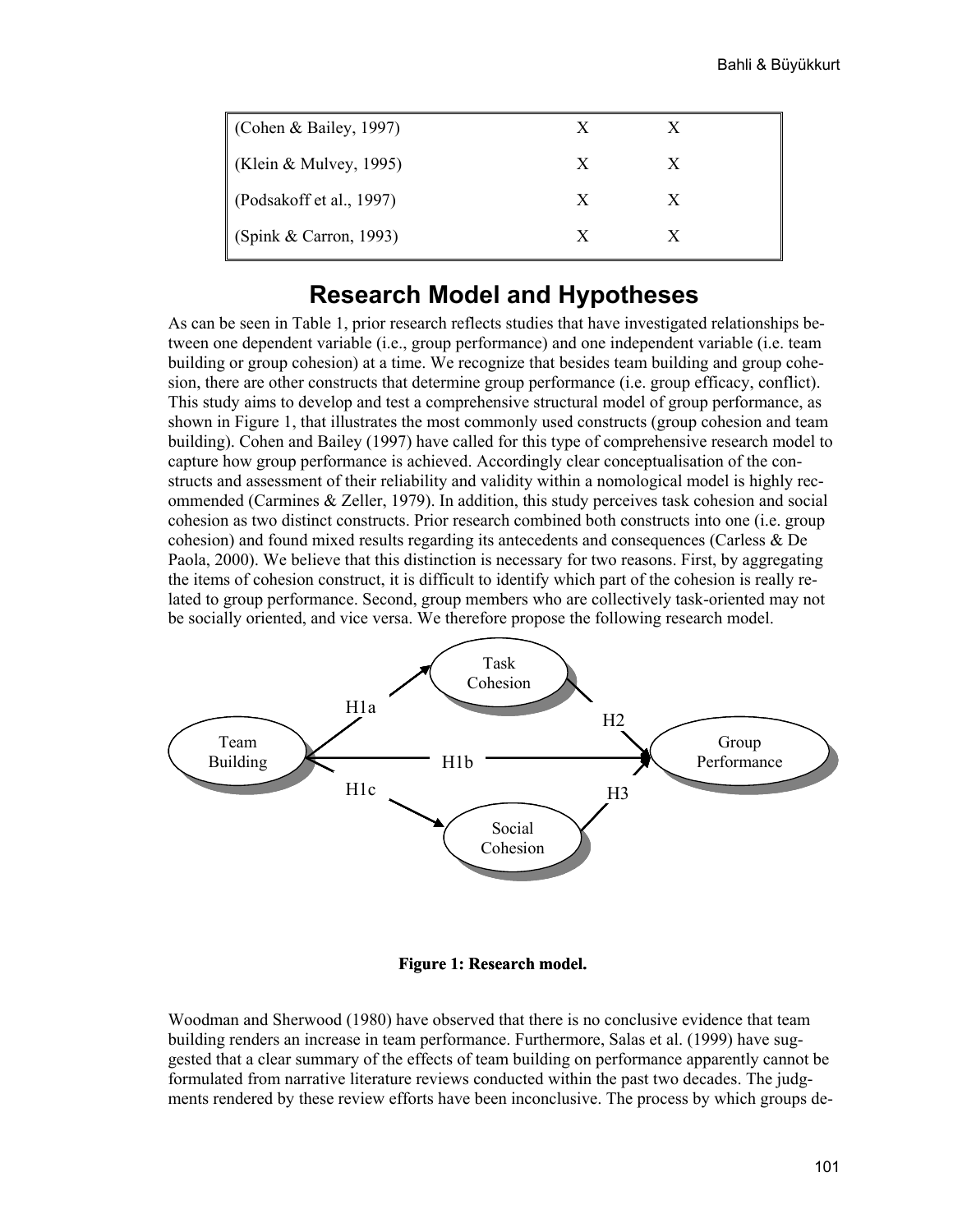velop will result in group members developing a certain degree of cohesion both task and social (Forsyth, 1990). Since previous research could determine and assert this observation, it is useful to consider group cohesion as an intermediary construct between team building and group performance. To verify and test this link between team building and its effects on performance and task and social cohesion, we hypothesize that:

H1a: Team building is positively related to task cohesion

- H1c: Team building is positively related to social cohesion
- H1b: Team building is positively related to group performance

Task and social cohesion*,* and their impact on group performance, have been a subject of interest in several models of effective groups (Carless & De Paola, 2000; Chang & Bordia, 2001; Cohen & Bailey, 1997; Klein & Mulvey, 1995; Podsakoff et al., 1997; Spink & Carron, 1993). The importance of these constructs has been identified as a crucial element in effective work groups (Chang & Bordia, 2001). Accordingly, it is expected that IS project team members who show a high level of cohesion will perform better. To our knowledge, none of the studies examined this effect separately at the task and social levels. When the items of the cohesion construct are aggregated, it is difficult to identify which part of the cohesion is really related to group performance. Accordingly, this study attempts to differentiate these two constructs and test the link between them and group performance. Moreover, prior research has tested only the relationship between group cohesion and group performance. Since we build a nomological model that shows both the antecedents and consequences of task and social cohesion, it would seem that the relationship between group cohesion and group performance as tested before should hold. Hence, we hypothesize that:

H2: Task cohesion is positively related to group performance.

H3: Social cohesion is positively related to group performance.

## **Method**

## *Sample of Respondents*

One hundred and eighty-five undergraduate students majoring in MIS and enrolled in a fourthyear systems analysis course participated in the study. While participation in the study was voluntary, all the students chose to participate. The participants included 81 (47%) females, and 92 (53%) males. Their ages ranged between 19 and 40, with an average age of 24. While most of them (81%) had student experience working in groups, slightly more than half of them (54%) also had professional experience working in groups. Thirty-five groups of four to six students were formed randomly at the beginning of the semester. Since the groups were formed randomly there were no groups that had prior experience of working together.

The groups worked as consultants on system analysis projects for different companies in a metropolitan city in Canada. First, each team contacted companies and offered their services as systems analysts. They then submitted a proposal to their professor for a systems analysis project for two potential clients. The professor made the final decision on the clients to be selected and the scope of the projects, making sure that projects across groups were of comparable scope. The projects were initiated with the proposal in the second week of the semester, and continued for 12 weeks. Throughout the semester, the professor supervised the projects, met several times with each team, and guided them in dealing with any challenges they might face. The professor was especially careful to provide comparable amount and type of help to all the teams during office hours that each group was required to attend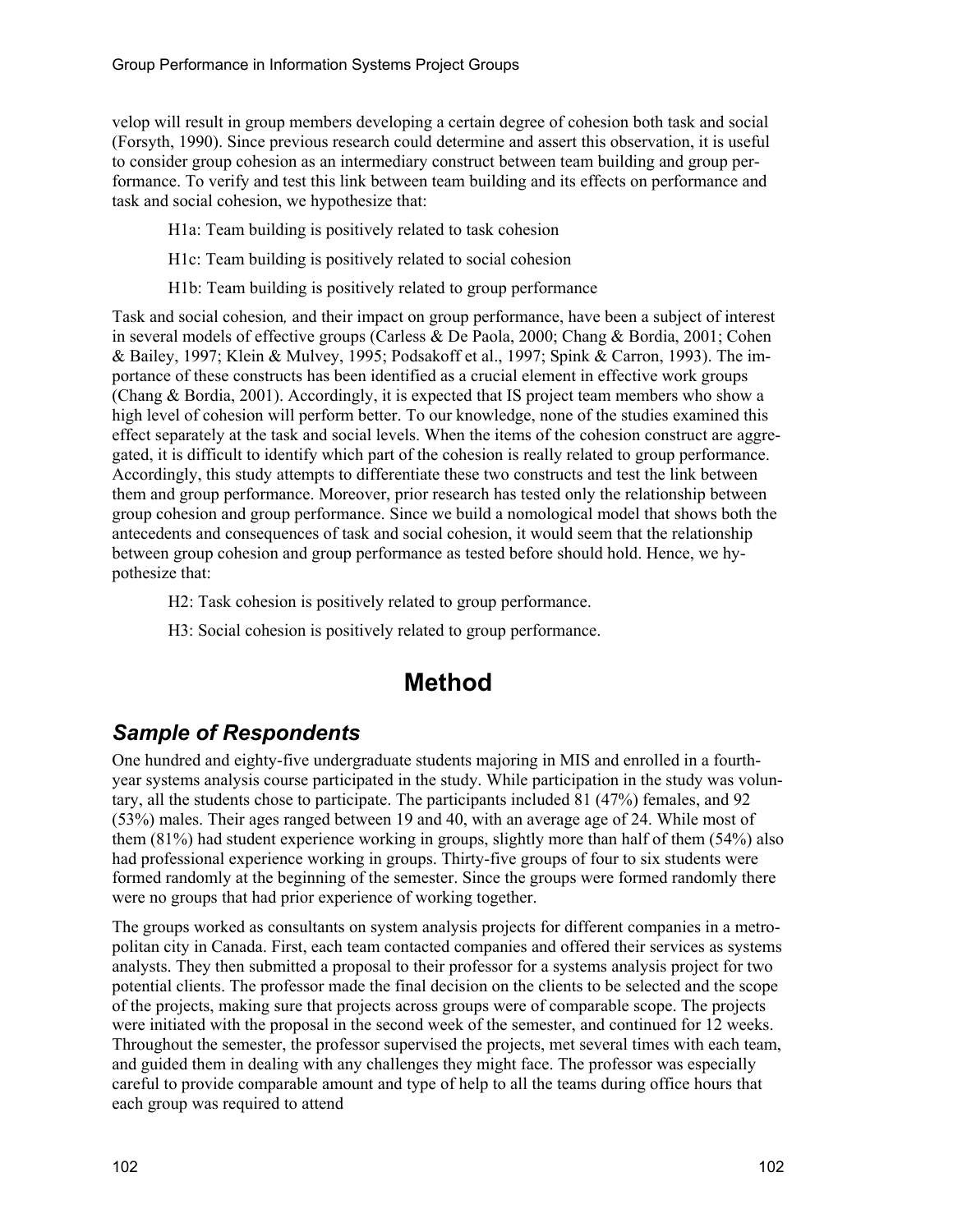The projects ended with a written report submitted to the client and the professor and a presentation given to the class, the professor, and to the clients who wished to attend. The professor evaluated each project, based on the written report and the oral presentation. Members of each team also evaluated other member's contribution to the project. The students were instructed and encouraged to evaluate each other fairly. While the average of the peer evaluations each student received constituted the percentage of his/her final project grade, any extreme evaluations were further investigated by the professor to ensure fairness and to avoid possible collusion among members of a team. On the average the participants perceived their groups to be productive, to have worked well together, and that the quality of the group work was very good. Data was collected at the end of semester after the completion of the project and before the evaluation of the project and filing the grades. Participants in the study were informed that the research was intended for no other purpose than to have a better understanding of group dynamics and their effect on group performance. They were also informed that all data would be kept anonymous.

### *Questionnaire Items*

Following Churchill's (1979) suggestions for developing instruments with desirable psychometric properties, literature on group research, as well as IS literature, were surveyed before the questionnaire used in data collection was developed. The conceptual definitions of the constructs were examined and the dimensions identified were verified. The items of the construct that captured the domain of the construct and had high reliability scores were selected. The number of items for each of the constructs ranged from one to four. Task cohesion and social cohesion were each measured by four-item scales in accordance with Chang and Bordia (2001). A four-item scale that assessed goal setting, interpersonal relations, problem solving, and role clarification (Salas et al., 1999) measured team building. A three-item subjective scale assessing the perceived quality and productivity of the group (Hackman, 1990) measured group performance. In addition, an objective measure (group project grades) of group performance was used. A list of the constructs and the scales is presented in Table 2.

| <b>Constructs</b>                                                                | <b>Items</b>                                                                           | Refer-<br>ences |  |  |
|----------------------------------------------------------------------------------|----------------------------------------------------------------------------------------|-----------------|--|--|
|                                                                                  | Our group was united in trying to reach its goals for perform-<br>ance.                |                 |  |  |
| <b>Task Cohesion</b>                                                             | I was very happy with my group's level of commitment to the<br>task.                   |                 |  |  |
|                                                                                  | We did not have a lot of conflicting aspirations for the group's<br>performance.       |                 |  |  |
| This group gave me enough opportunities to improve my per-<br>sonal performance. |                                                                                        |                 |  |  |
|                                                                                  | Our group spent a lot of time together outside of hours spent<br>on group project.     | Paola,<br>2000) |  |  |
| Social Cohesion                                                                  | Members of our group stuck together outside of group project<br>time.                  |                 |  |  |
|                                                                                  | Our group members partied together.                                                    |                 |  |  |
|                                                                                  | Members of our group would rather get together as a group<br>than go out on their own. |                 |  |  |

|  | <b>Table 2: Questionnaire items</b> |  |  |
|--|-------------------------------------|--|--|
|--|-------------------------------------|--|--|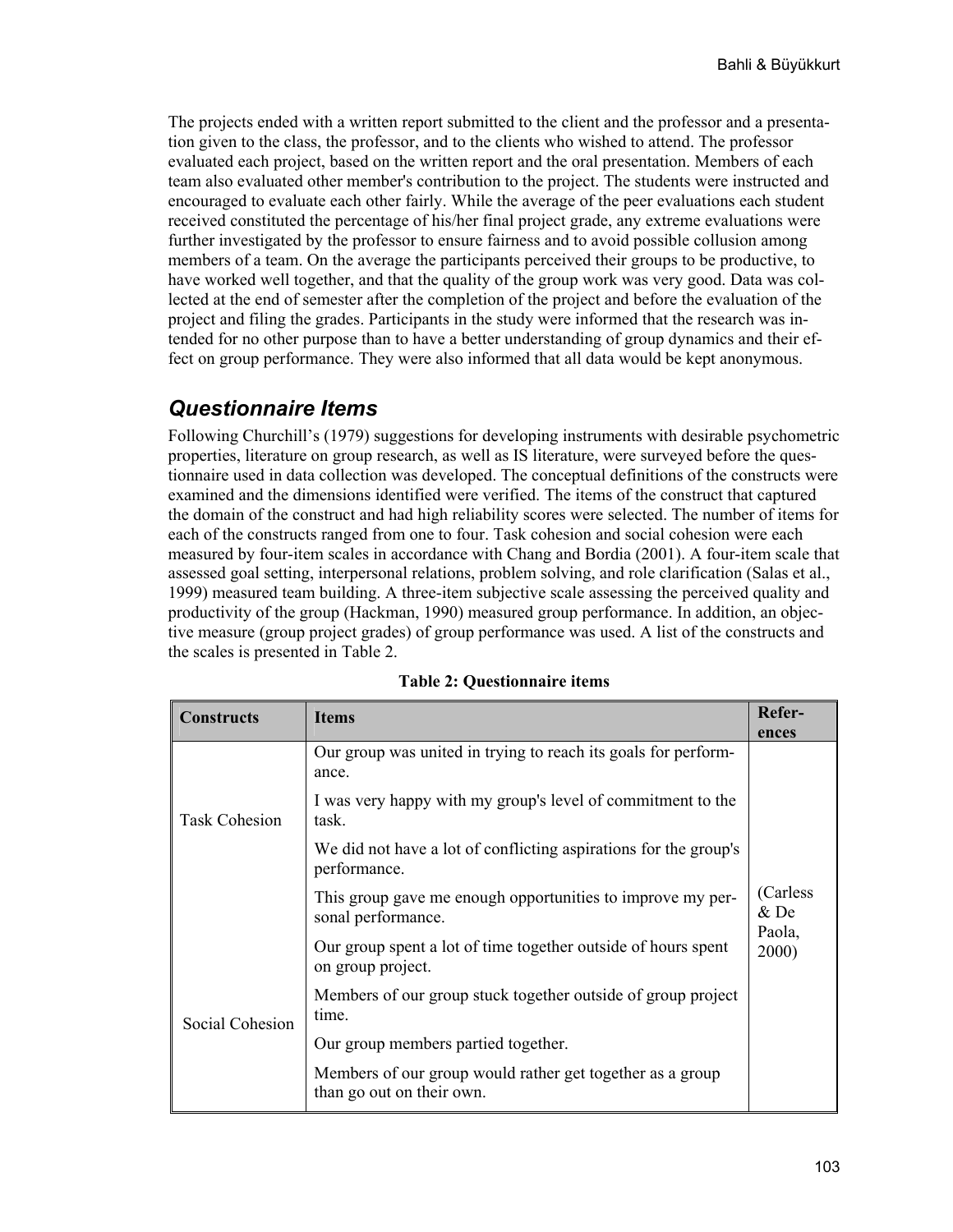| Team Building        | We set objectives to achieve both individual and group goals.                                                           |                         |  |  |
|----------------------|-------------------------------------------------------------------------------------------------------------------------|-------------------------|--|--|
|                      | There was a mutual supportiveness, communication, and<br>sharing of feelings among group members.                       | (Salas et<br>al., 1999) |  |  |
|                      | We were involved in the identification of major problems in<br>the group and implementing solutions for those problems. |                         |  |  |
|                      | There was a lot of communication among group members<br>regarding their respective roles within the group.              |                         |  |  |
|                      | Our group was very productive.                                                                                          | (Hack-                  |  |  |
| Group<br>Performance | We worked very well as a group.                                                                                         | man,                    |  |  |
|                      | The quality of our group work is very good.                                                                             | 1990)                   |  |  |

## *Analytical Procedures*

A pre-test was performed to check the wordiness and clarity of the questionnaire according to Churchill's (1979) suggestions. Hair, Anderson, Tatham, & Black, (1998) have underlined the importance of screening data prior to any analysis. The first screening was performed based on missing data. Out of the 185 questionnaires completed, 12 were removed from further analysis because they were only partially completed. Since the percentage of cases removed is only 6.5%, it is fairly acceptable to remove them from rather than utilize more sophisticated imputations to estimate the missing values (Schafer, 2000, p. 1). The investigation of issues related to missing data, outliers and assumptions of multivariate analysis followed Hair et al.'s (1998) guidelines. Screening the 173 usable questionnaires for missing data showed only 9 out of 173 cases (5.2%) were missing only one data item each. Since the percentage of missing data was so low, a simple method such mean substitution was used to generate the replacement values rather than a more sophisticated method such as multiple imputations (Hair et al., 1998; Schafer, 2000). Furthermore, univariate and multivariate outliers (unusual observations that may not be representative of the population under study) were examined, since they have the potential to seriously distort statistical tests. Since most of the variables under study were measured on a seven-point scale, and none of the observations appeared to be extreme, all the data were kept for analysis. Furthermore, data normality was checked even though it is not a requirement of Partial Least Squares (PLS) method. Skewness and Kurtosis tests in addition to the Kolmogorov-Smirnov normality test were used for this purpose. The result of this examination strongly supports data normality assumption.

## **Results**

## *Assessment of the Measurement Model*

Assessment of the research model was performed using self-reported survey data and PLS approach to multiple indicator structural equation analysis. The largest construct in this study has four items, which makes a required sample by PLS of 20 observations (4 x 5). The sample consists of 35 observations (groups). Although it is based on ordinary least-squares regression, PLS was chosen over regression because it: 1) allows for the modeling of multiple dependent and independent variables; 2) incorporates unobservable constructs, and 3) empirically estimates the contribution of multiple construct measures. In addition, PLS was suitable for this study since the research model is at the early stage of development. To the best of our knowledge, this is the first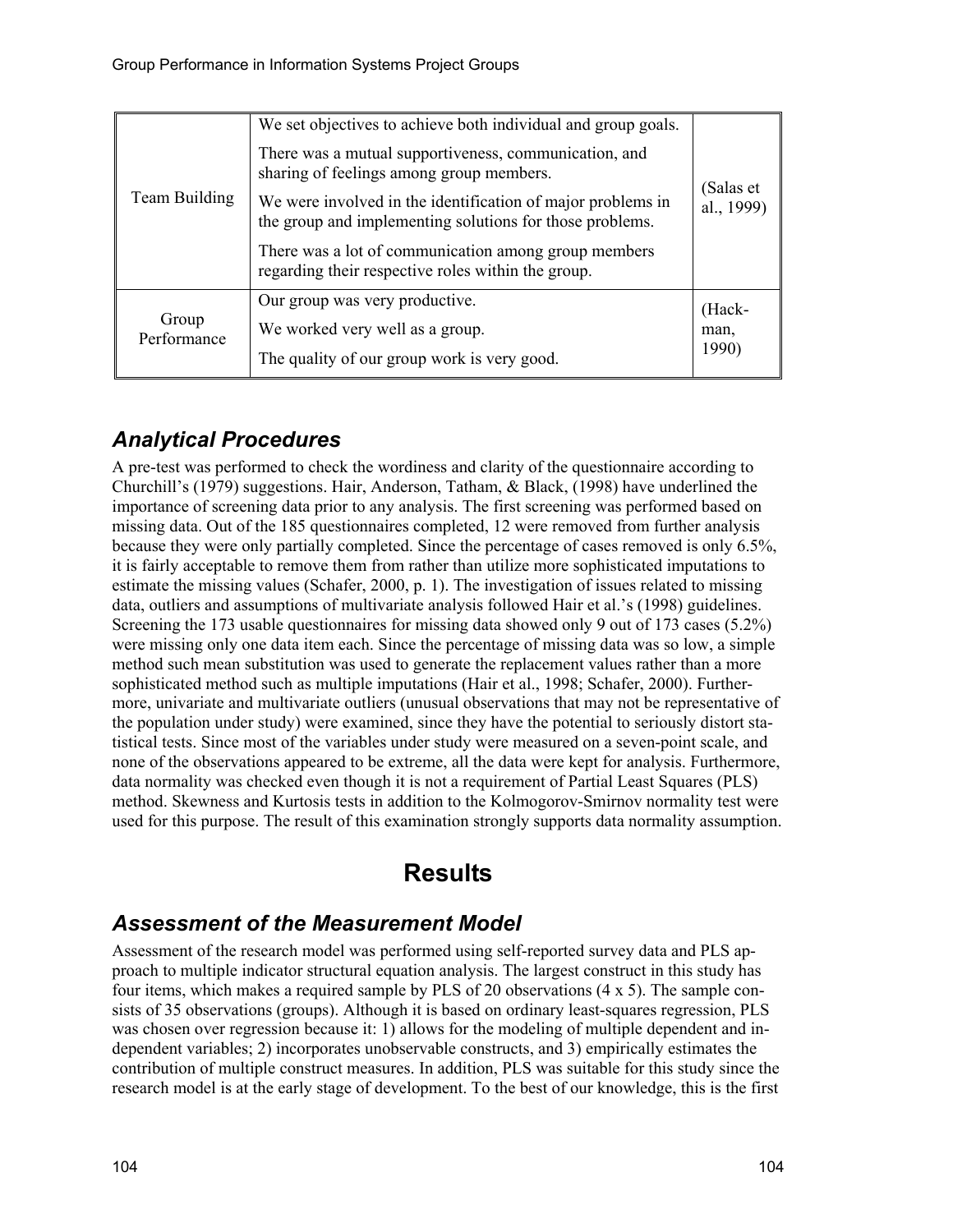study that examines group cohesion in terms of both task and social cohesion as a process through which team building affects group performance.

PLS analysis involves two steps: (1) assessment of the measurement model, including the reliability and discriminant validity of the measures, and (2) assessment of the structural model. For the assessment of the measurement model, individual item loadings and internal consistency reliabilities were examined as a test of reliability. For discriminant validity, items should load higher on their own construct than on the other constructs in the model, and the average variance shared between the constructs and their measures should be greater than the variances shared between the constructs themselves. The structural model and hypotheses were tested by examining the path coefficients. In addition, the explained variance in the dependent constructs was assessed as an indication of model fit. Table 3 shows the correlation matrix.

In the following three sections, we present both the measurement and the structural models. We first tested the reliability and validity of our constructs and kept only the measures that showed high reliability and validity for further testing.

|                  |              | <b>Task Cohesion</b> |              |              |              |              | <b>Social Cohesion</b>        |              |              | <b>Group Performance</b> |              |                |              | <b>Team Building</b>     |   |
|------------------|--------------|----------------------|--------------|--------------|--------------|--------------|-------------------------------|--------------|--------------|--------------------------|--------------|----------------|--------------|--------------------------|---|
|                  | TSK1         | TSK <sub>2</sub>     | TSK3         | TSK4         |              |              | SOC1 SOC2 SOC3 SOC4 PRF1 PRF2 |              |              |                          |              |                |              | PRF3 TMB1 TMB2 TMB3 TMB4 |   |
| TSK1             | $\mathbf{1}$ |                      |              |              |              |              |                               |              |              |                          |              |                |              |                          |   |
| TSK <sub>2</sub> | $0.80\,$     | $\mathbf{1}$         |              |              |              |              |                               |              |              |                          |              |                |              |                          |   |
| TSK3             | 0.72         | 0.79                 | $\mathbf{1}$ |              |              |              |                               |              |              |                          |              |                |              |                          |   |
| TSK4             | 0.39         | 0.50                 | 0.47         | $\mathbf{1}$ |              |              |                               |              |              |                          |              |                |              |                          |   |
| SOC1             | 0.31         | 0.30                 | 0.21         | 0.35         | $\mathbf{1}$ |              |                               |              |              |                          |              |                |              |                          |   |
| SOC <sub>2</sub> | $-0.18$      | $-0.03$              | $-0.03$      | 0.39         | 0.38         | $\mathbf{1}$ |                               |              |              |                          |              |                |              |                          |   |
| SOC3             | $0.18\,$     | 0.12                 | 0.05         | 0.46         | 0.49         | 0.70         | $\mathbf{1}$                  |              |              |                          |              |                |              |                          |   |
| SOC4             | $-0.03$      | 0.09                 | 0.12         | 0.16         | 0.54         | 0.49         | 0.47                          | $\mathbf{1}$ |              |                          |              |                |              |                          |   |
| PRF1             | 0.49         | 0.71                 | 0.54         | 0.47         | 0.19         | 0.09         | 0.02                          | 0.02         | $\mathbf{1}$ |                          |              |                |              |                          |   |
| PRF <sub>2</sub> | 0.74         | 0.71                 | 0.57         | 0.57         | 0.41         | 0.09         | 0.21                          | 0.04         | 0.86         | $\mathbf{1}$             |              |                |              |                          |   |
| PRF3             | 0.69         | 0.76                 | 0.60         | 0.51         | 0.29         | $0.01\,$     | 0.03                          | $-0.07$      | 0.87         | 0.89                     | $\mathbf{1}$ |                |              |                          |   |
| TMB1             | 0.03         | 0.15                 | 0.17         | 0.34         | 0.17         | 0.30         | 0.30                          | 0.09         | 0.15         | 0.14                     | 0.08         | $\overline{1}$ |              |                          |   |
| TMB <sub>2</sub> | 0.47         | 0.54                 | 0.48         | 0.82         | 0.53         | 0.36         | 0.54                          | 0.20         | 0.49         | 0.62                     | 0.45         | 0.41           | $\mathbf{1}$ |                          |   |
| TMB3             | $0.06\,$     | 0.03                 | $0.04\,$     | 0.40         | 0.43         | 0.37         | 0.40                          | 0.23         | $0.06\,$     | 0.11                     | 0.11         | 0.35           | 0.51         | $\mathbf{1}$             |   |
| TMB4             | 0.40         | 0.45                 | 0.30         | 0.63         | 0.57         | 0.52         | 0.50                          | 0.32         | 0.31         | 0.44                     | 0.47         | 0.09           | 0.51         | 0.53                     | 1 |

#### **Table 3: Correlation matrix**

### *Reliability Assessment*

PLS estimates the parameters for both the links between measures and constructs (i.e. loadings) and the links between different constructs (i.e. path coefficients) at the same time. The adequacy of the measurement model can be assessed by looking at: (1) the convergent validity of the meas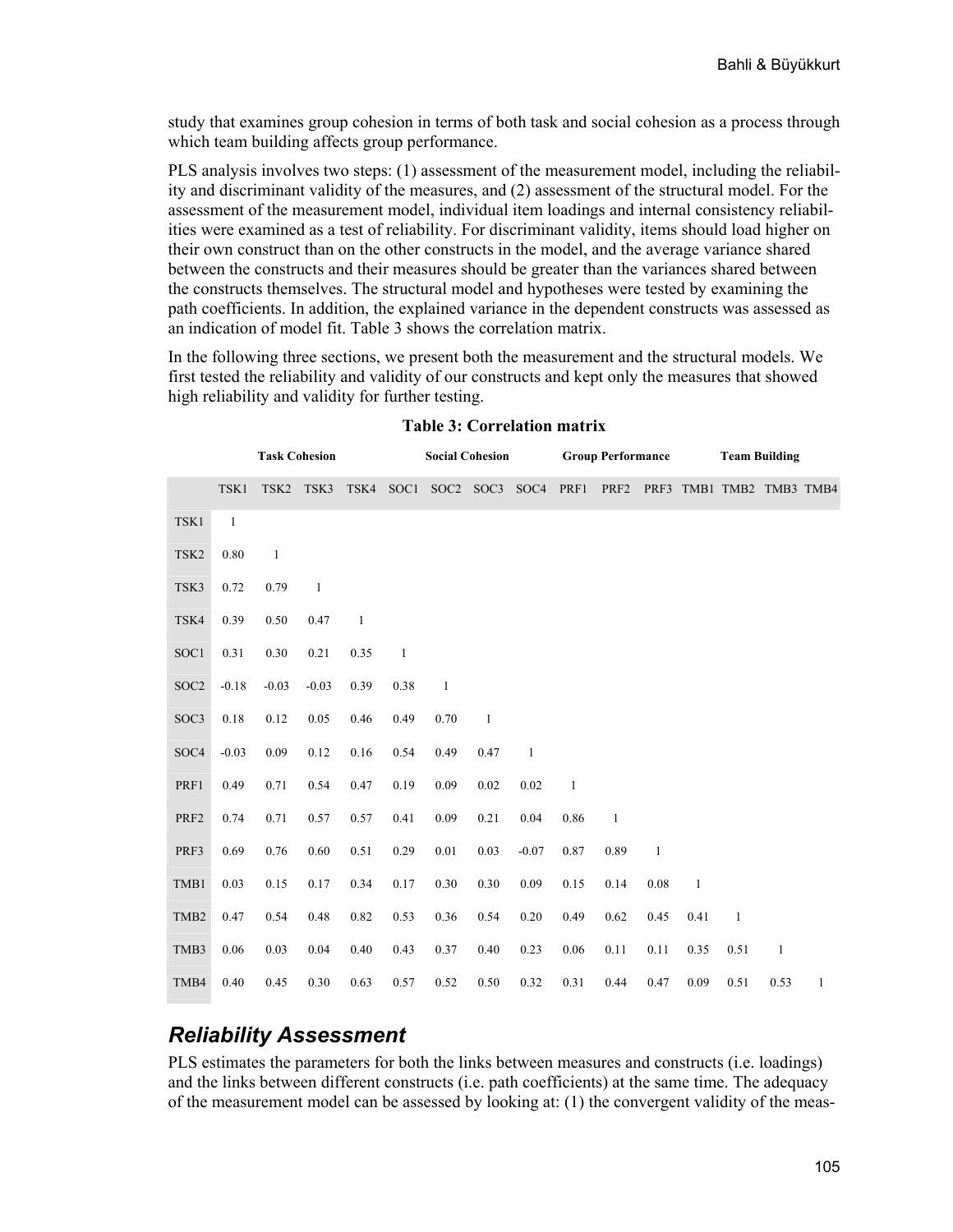ures associated with individual constructs (2) individual item reliabilities, and (3) discriminant validity. Reliability of constructs is assessed by using the Cronbach's alpha, which reflects the consistency of the measure and the homogeneity of the items in the scale. Cronbach's alphas for all the variables displayed in Table 4 exceeded 0.70, the benchmark Nunnally established for instruments used in exploratory research (Nunnally, 1978).

Reliabilities of individual items are assessed by examining the loadings of the items on their respective constructs. Loadings higher than 0.5 indicate that significant variance is shared between each item and the construct (Rivard & Huff, 1988). Since the loadings of each item on its corresponding construct displayed in Table 5 is above 0.7, the first test of reliability is positively assessed.

The third indicator assessed is the Rho coefficient, which is a measure of internal consistency. It is assessed in a PLS model using a measure developed by Fornell and Larcker (1981). Unlike Cronbach's alpha, the number of items in the scale does not influence the Rho coefficient. It is however, influenced by the relative loadings of the items. The Rho coefficient is based on the ratio of construct variance to the sum of construct and error variance, a value greater than .50 indicating that the construct variance accounts for at least 50% of the measurement variance. The Rho coefficients displayed in Table 4 indicate that the construct variances account for 85% to 90% of measurement variances.

The final reliability assessment method utilized is the average extracted variance (AEV). An AEV value should be higher than 50% (Rivard & Huff, 1988). The average extracted variance is the variance shared between a construct and its measures. The variance shared between the different constructs is the squared correlations between the constructs. As can be noted in Table 4, the AEV values for all the variables are higher than 50%.

These criteria provide a critical evaluation of the measures and indicate that none of the items should be removed from further statistical analysis.

| Variables            | # of<br>items | Cronbach's<br>Alpha | Rho  | <b>AEV</b> |
|----------------------|---------------|---------------------|------|------------|
| Team Building        | 4             | 0.74                | 0.87 | 0.62       |
| <b>Task Cohesion</b> | 4             | 0.90                | 0.90 | 0.78       |
| Social Cohesion      | 4             | 0.84                | 0.87 | 0.62       |
| Group Performance    | 3             | 0.81                | 0.85 | 0.86       |

**Table 4: Reliability Assessment** 

## *Convergent and Discriminant Validity Assessment*

Convergent validity can be assessed by the degree of "agreement" among items measuring the construct. To evaluate discriminant validity, Fornell and Larcker (1981) suggest a comparison between the average extracted variance of each factor and the variance shared between the constructs (the squared correlations between the constructs).

PLS was used to compute the covariance matrices of all measures used to evaluate the loadings of the different measures on their constructs. Table 5 reflects the loadings of items on their own constructs. It is expected that the loadings of all variables within the same construct should be high on this construct, indicating high convergent validity, and low on the others, displaying high discriminant validity. The first characteristic indicates that they share a lot of variance with their constructs, and the second that they are independent from the other constructs. These loadings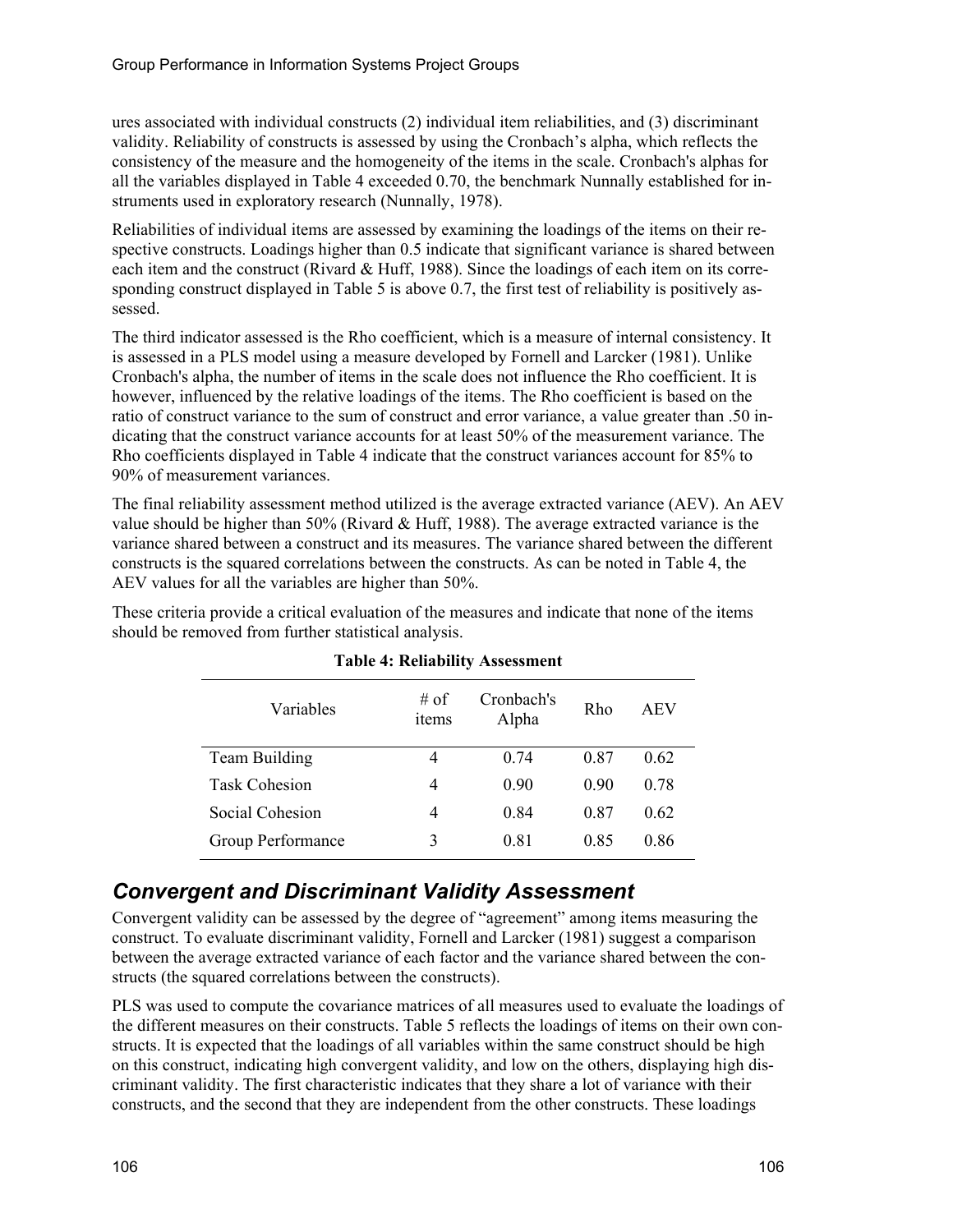show a clear discriminant and convergent validity for all constructs. Items show higher loadings on their respective variables indicating convergent validity and lower loadings on the other variables displaying discriminant validity.

| <b>Loadings</b>  |                         |                                  |                      |                                |  |  |  |
|------------------|-------------------------|----------------------------------|----------------------|--------------------------------|--|--|--|
|                  | Task<br><b>Cohesion</b> | <b>Social</b><br><b>Cohesion</b> | Group<br>Performance | <b>Team</b><br><b>Building</b> |  |  |  |
| TSK1             | 0.857                   | 0.125                            | 0.693                | 0.415                          |  |  |  |
| TSK2             | 0.918                   | 0.173                            | 0.779                | 0.482                          |  |  |  |
| TSK3             | 0.874                   | 0.113                            | 0.617                | 0.394                          |  |  |  |
| TSK4             | 0.711                   | 0.456                            | 0.558                | 0.802                          |  |  |  |
| SOC <sub>1</sub> | 0.351                   | 0.789                            | 0.325                | 0.614                          |  |  |  |
| SOC <sub>2</sub> | 0.052                   | 0.803                            | 0.066                | 0.528                          |  |  |  |
| SOC3             | 0.250                   | 0.857                            | 0.096                | 0.610                          |  |  |  |
| SOC <sub>4</sub> | 0.101                   | 0.711                            | $-0.005$             | 0.300                          |  |  |  |
| PRF1             | 0.665                   | 0.117                            | 0.906                | 0.403                          |  |  |  |
| PRF <sub>2</sub> | 0.774                   | 0.278                            | 0.940                | 0.536                          |  |  |  |
| PRF3             | 0.763                   | 0.118                            | 0.944                | 0.458                          |  |  |  |
| TMB1             | 0.208                   | 0.286                            | 0.133                | 0.749                          |  |  |  |
| TMB <sub>2</sub> | 0.695                   | 0.555                            | 0.560                | 0.874                          |  |  |  |
| TMB3             | 0.164                   | 0.476                            | 0.103                | 0.742                          |  |  |  |
| TMB4             | 0.536                   | 0.628                            | 0.442                | 0.801                          |  |  |  |

**Table 5: PLS loadings: Convergent and Discriminant Validity** 

In Table 6, squared correlations are reported on the off-diagonal and AEV squared roots are reported on the on-diagonal. While the largest correlation (off-diagonal) is 0.62, the lowest AEV squared root (on-diagonal) is 0.79. Hence, the smallest on-diagonal value is larger than largest off-diagonal values displaying the expected pattern. The results thus indicate that discriminant and convergent validity of the measures appear to be satisfactory. The measures can be used to assess the model further and to verify the hypotheses.

**Table 6: Variance Shared Between Constructs** 

| Variables            |      | Variance |      |             |
|----------------------|------|----------|------|-------------|
| <b>Task Cohesion</b> | 0.88 |          |      |             |
| Social Cohesion      | 0.07 | 0.79     |      |             |
| <b>Team Building</b> | 040  | 046      | 0.79 |             |
| Group Performance    | 0.62 | 0.03     |      | $0.25$ 0.93 |

#### *Assessment of the Structural Model*

The structural model shown in Figure 2 provides the hypothesized relationships between team building, task cohesion, social cohesion, and group performance. The constructs of the model are conceptualized with reflective items, since these items reflect their respective construct by co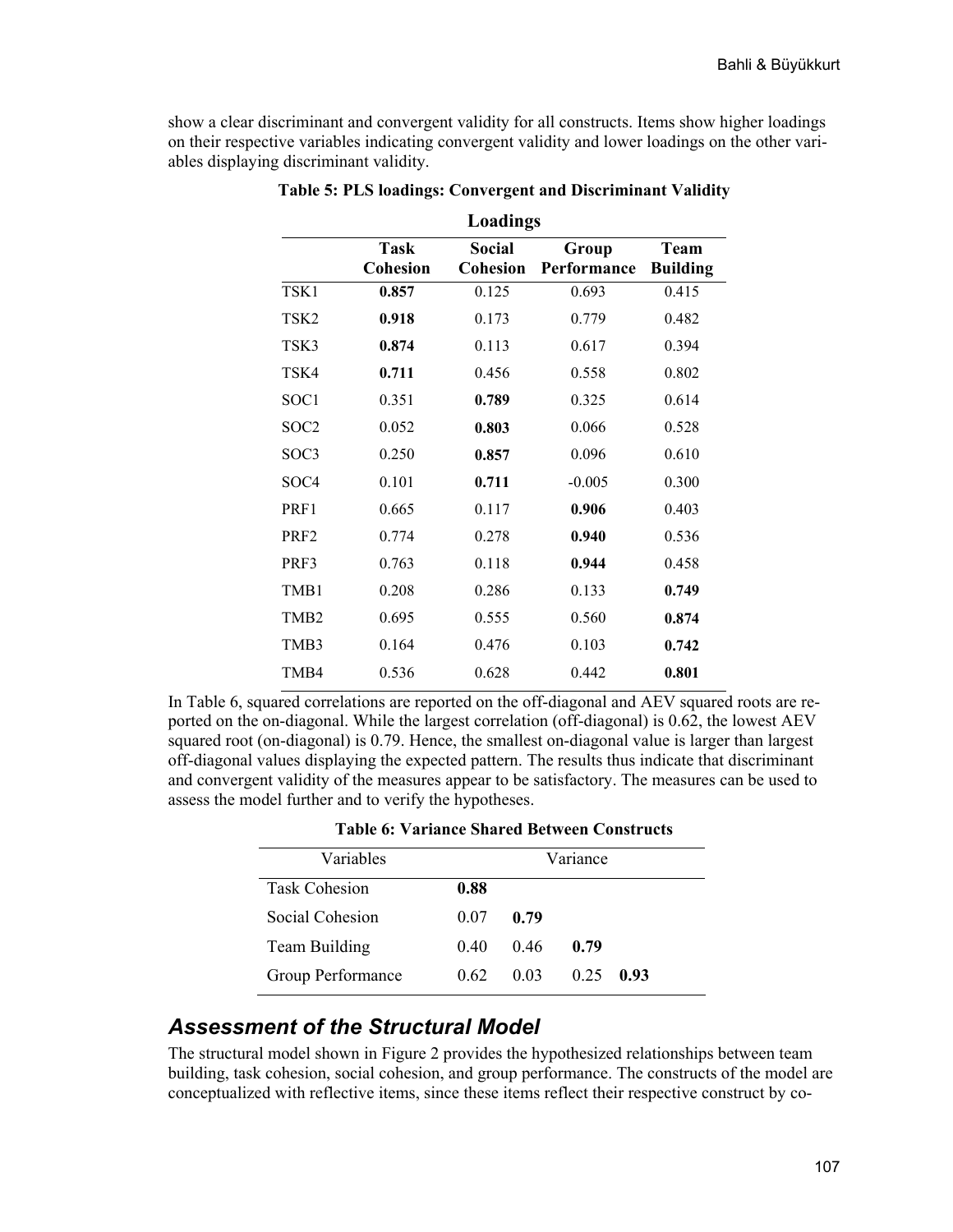varying simultaneously. Each hypothesis was tested using PLS Graph (Chin, 1995) and the path coefficients were observed. The estimated path effects are given along with their degree of significance. A bootstrapping procedure was used to assess the level of significance of the paths computed by PLS. T-values were computed from a series of PLS evaluations made against several partitions of the data set. The results of the PLS run with the overall sample  $(n = 35 \text{ groups})$ are shown in Figure 2.



#### **Figure 2: Parameters for the research model**

Figure 2 presents the results of PLS analyses examining the hypothesized relationships between team building, task cohesion, social cohesion, and group performance. As can be seen in Figure 2, a very good overall fit was achieved for the model. The findings presented in Figure 2 and the hypotheses presented in Figure 1 are summarized in Table 7 for convenient comparison of the hypothesized and observed relationships.

| Hypothe-<br>sis  | Testing the relationship between  | <b>Hypothesized</b><br>relationship | <b>Result</b> | Significance<br>of the result |
|------------------|-----------------------------------|-------------------------------------|---------------|-------------------------------|
| H <sub>1</sub> a | Team building & task cohesion     | $\div$                              | $^{+}$        | not significant               |
| H1b              | Team building $&$ social cohesion | $\pm$                               | $\pm$         | significant                   |
| H1c              | Team building $&$ group perform-  | $\pm$                               |               | not significant               |
| H <sub>2</sub>   | Task cohesion & group performance | $+$                                 | $^{+}$        | significant                   |
| H <sub>3</sub>   | Social cohesion & group perform-  | $^{+}$                              |               | not significant               |

**Table 7: Summary of Parameters for the Research Model** 

It should be noted that while a negative relationship was observed contrary to H3, it was not significant.

## **Discussion and Conclusions**

The findings of this study provide support for the group-research theory perspective of group performance and some of its determinants. First, the study sheds light on the positive effect of team building on both task and social cohesion and non-significant and negligible effect of team build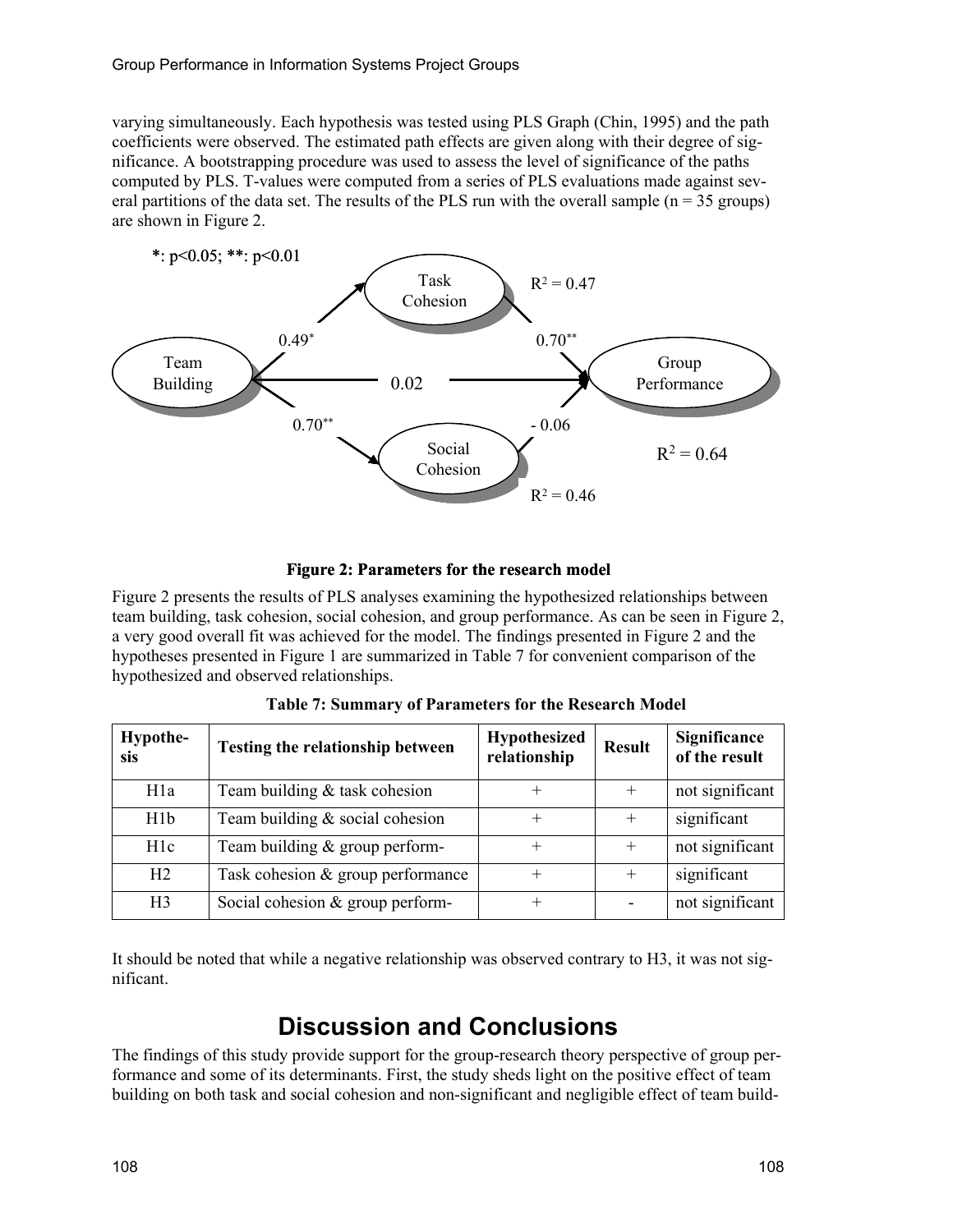ing on group performance. Group members who set objectives to achieve the group's goals, shared information regarding their respective roles within the group, were involved in the identification of major problems in the group and implemented solutions for those problems developed both task and social cohesion. This finding posits that the ever-present team-building ingredients will encourage group members to achieve a greater degree of task and social cohesion, but these results should be interpreted with caution. Prior research has found mixed results regarding the relationship between team building and group performance. While Shandler and Egan (1996) have found that there is a significant effect, Salas et al. (1999) found that 99% of the variability in a group's performance is attributable to factors other than whether the group had gone through a team building intervention. Our findings provide evidence that group cohesion fills this gap and plays an important intermediary role between team building and group performance.

The examination of the contributions of the two components of group cohesion yielded a very intriguing result: there was a significant positive impact of task cohesion on group performance, but no effect of social cohesion on group performance. For years, researchers studying group performance have searched for its antecedents. Mixed results on the effect of group cohesion on group performance are widely reported (Salas et al., 1999). We suggest that examining each component of group cohesion on group performance may yield a possible explanation of these mixed results. Our results maintain that when a greater degree of task cohesion exists, groups will perform better. On the other hand, partying together and socializing among group members did not show any significant correlation with group performance. It is task cohesion that matters to performance and not social cohesion. Teams with a pre-specified set of goals and agenda for the project have the tendency to perform better than groups that only socialise. These results, however, should be interpreted with caution. To the best of our knowledge, this is the first study that tested this conceptualization of group cohesion and there may be a problem associated with the operationalisation and measurement of these two components. Further research is needs to confirm this observation.

In summary, the present results indicate that the research model built in this study provides insightful information as to some predictors of group performance, as well as the role played by task cohesion as an intermediary variable between team building and group performance. The results also suggest that the benefits group cohesion might exert on performance are likely to be seen in task cohesion and not social cohesion. In addition to distinguishing between the two dimensions of group cohesion and their role in assessing group performance, we also empirically tested a model based on group research theory, and related important antecedent constructs to group performance in IS project management setting. We clearly demonstrated that group cohesion, which was tested in prior research as a one-dimensional construct and the sole antecedent to group performance, to be a second order factor of two dimensions—social and task cohesion. Secondly, we demonstrated that task cohesion plays an important intermediary role between group performance and team building.

## **Implications for Research and Practice**

For managers, this study illuminates the need to consider group cohesion, more particularly, task cohesion when various projects are assigned to systems development groups. Managers will obtain better results by grouping together individuals who show a higher degree of task cohesion. The practical literature on teamwork (Shea & Guzzo, 1987; Trimmer, 1997) suggests that individuals who have undertaken team building development process have a high degree of task cohesion and our results confirm this observation. Also, our study suggests that managers need to pay special attention to team building because groups with a high degree of team building show a high degree of task cohesion and, hence, a higher performance. Taken together, these results sug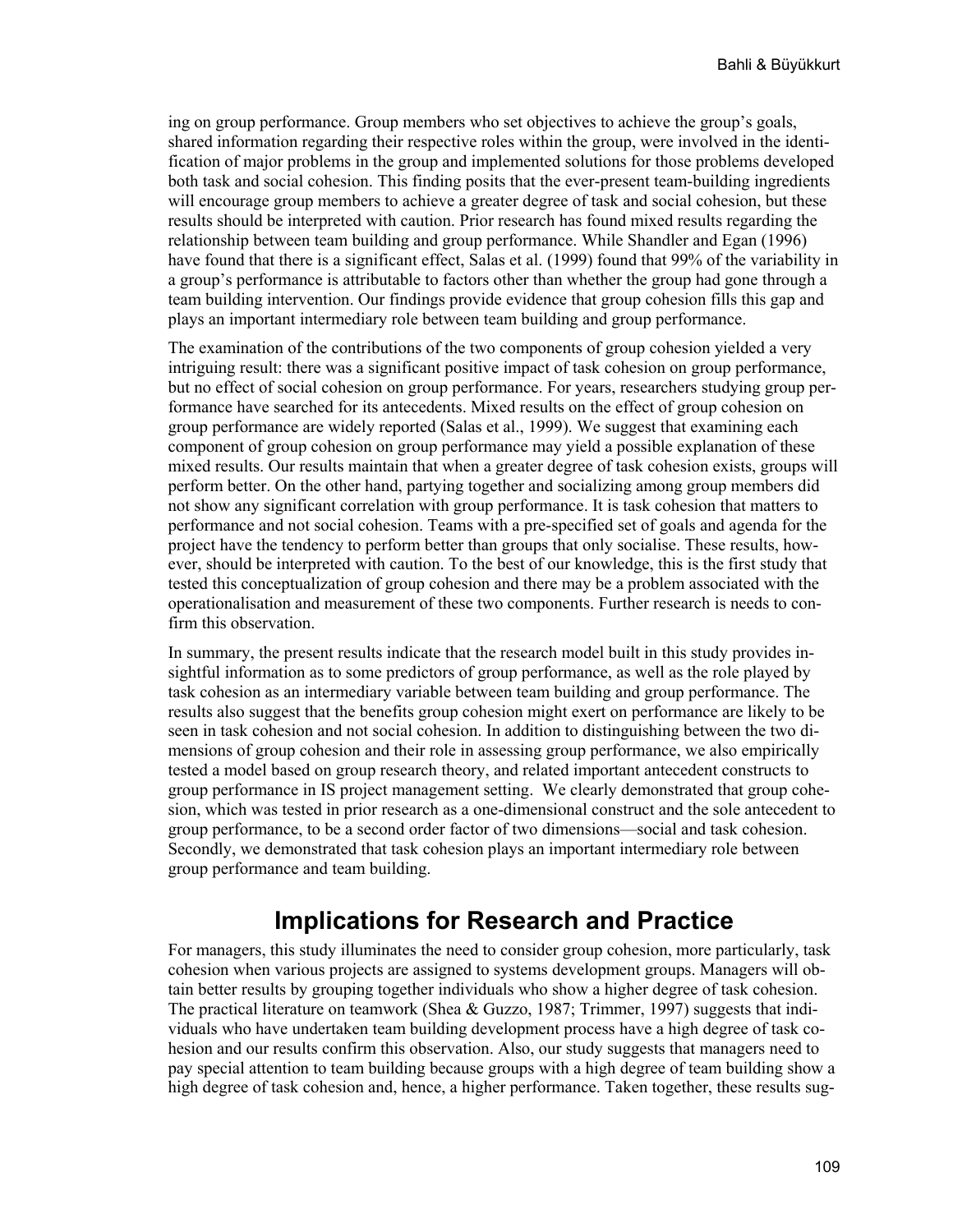gest that, when considering developing software projects, managers can focus on improving group task cohesion rather than social cohesion to improve the team's performance.

For researchers, the findings of the study concur with existing studies and theory of group performance. While prior research has tested one-to-one relationships between constructs as shown in Table 1, our results demonstrate the value of the contributions of the antecedents and consequences of task and social cohesion. The integration of these constructs in one comprehensive model lays the foundation for future research concerning this important issue of group performance. Moreover, researchers interested in the issue of group performance will have a measurement instrument to operationalise these constructs.

## **Limitations and Further Research**

Like other social science research, this study also has several limitations. First, using student subjects generates concerns about the generalizability of the results. There are ample examples of research in MIS that has relied on student subjects. A quick survey of MISQ and ISR since 2000, revealed 25 studies published using student subjects, some of which are Kim, Hahn, & Hahn, 2000; Lim, Benbasat, & Ward, 2000; and Palmer, 2002. Kim et al.'s (2000) study involved fourth year undergraduate students using multiple diagrams in object-oriented system development. They mention as a limitation that experts and professionals may behave differently. In Lim et al.'s (2000) study, undergraduate and graduate students evaluated the five-year performance of department heads using multimedia. In both studies while the students received brief training about the task during the experiment, they had no prior experience with it. And Palmer (2002) studied undergraduate, MBA and Executive MBA students evaluating corporate web sites. The relevance of the systems analysis task to the respondents who are fourth-year students majoring in MIS, may make it possible to generalize the findings to inexperienced systems analysts. Caution needs to be exercised, however, in generalizing the results to the entire systems analyst population. Professional and experienced system developers may exhibit characteristics based on their prior experience with software development projects that may be different than those of inexperienced systems analysts in this study.

Secondly, the role of group cohesion in relation to group performance was examined in a single snapshot survey. Future research could employ a longitudinal design in order to determine whether our results can be replicated. That is, instead of performing cross-sectional survey, one might follow the life cycle of groups to study how the relative influence of group cohesion changes over time. Another longitudinal study could involve tracking selected individuals as members of different teams and attempting to measure changes in their interactions and the effect on group performance. It would be interesting to observe if all teams they belong to are equally productive or if individual participants make a difference and if so to what extent

Lastly, the research group theory used in this study predicts relationships between the constructs studied. PLS analysis provides strong support for this interpretation since all of the relationships are tested simultaneously. However, conclusive statements about causality cannot be made since alternative explanations cannot be ruled out.

What we have observed in our research should be recognized as an early stage of theory building process. Our objective was not to determine all the antecedents of group performance. Rather, our primary intention was to examine group cohesion antecedent and its relation to group performance in one comprehensive model instead of one-to-one relationships. The current study sheds light on this initial nomoligical modeling process.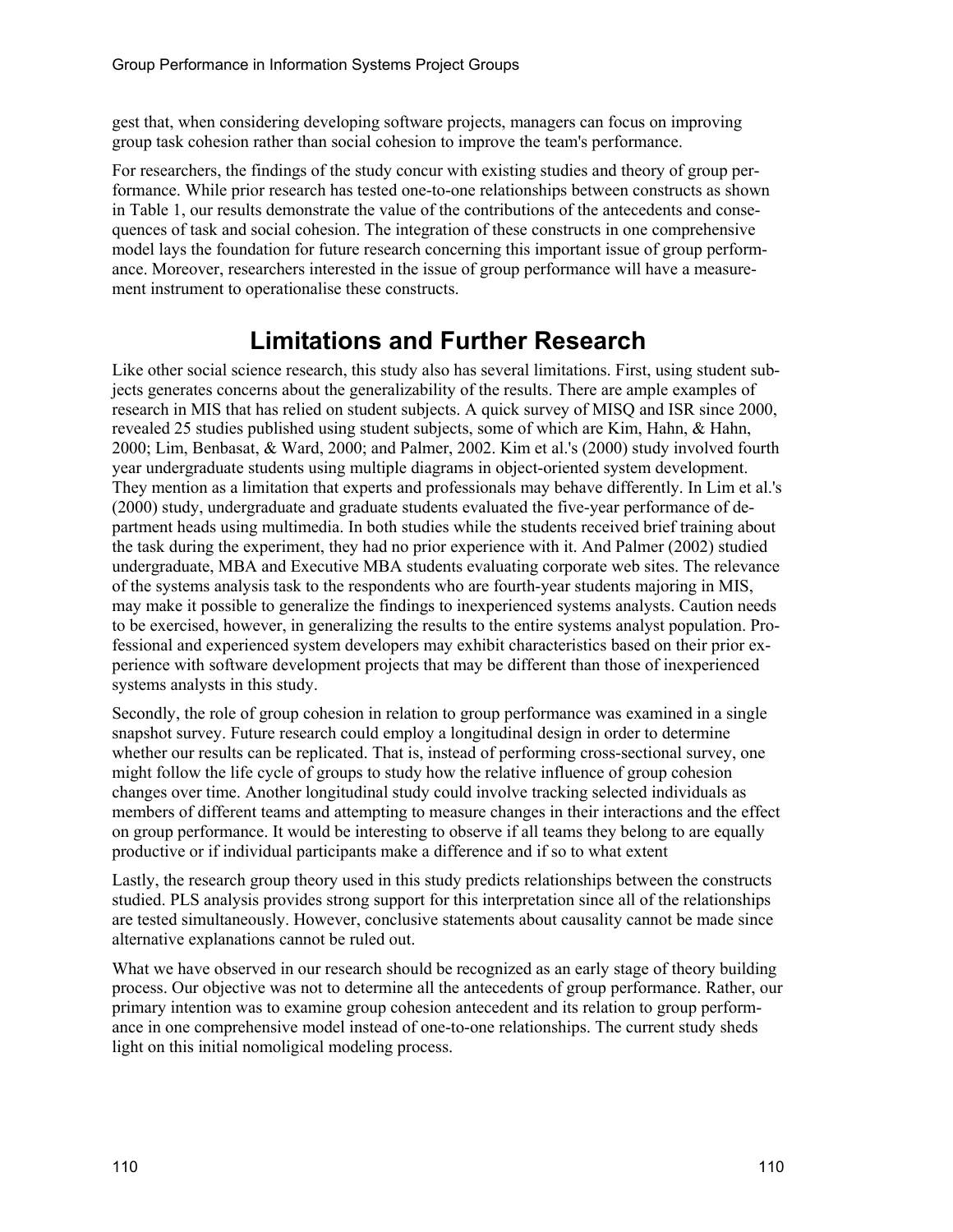### **References**

- Alavi, M., Wheeler, B. & Valacich, J. (1995). Using IT to reengineer business: An explanatory investigation of collaborative telelearning. *MIS Quarterly, 19*(3), 293-312.
- Bandura, A. (1997). *Self-efficacy: The exercise of control*. New York: Freeman.
- Beer, M. (1976). *The technology of organization development*. In M. D. Dunnette (Ed.), *Handbook of industrial and organizational psychology* (pp. 937-994). Chicago: Rand McNally.
- Carless, S. & De Paola, C. (2000). The measurement of cohesion in work groups. *Small Group Research, 31*(1), 71-88.
- Carmines, E. & Zeller, R. (1979). *Reliability and validity assessment*, Iowa City, IA: Sage Publications.
- Chang, A. & Bordia, P. (2001). A multidimensional approach to the group cohesion-group performance relationship. *Small Group Research, 32*(4), 379-405.
- Churchill, G. A. (1979). A paradigm for developing better measures of marketing constructs. *Journal of Marketing Research, 16,* 64-73.
- Cohen, S. & Bailey, E. (1997). What makes groups work: Group effectiveness research from the shop floor to the executive suite. *Journal of Management, 23*, 239-290.
- Cota, A., Evans, C., Dion, K., Kilik, L. & Longman, R. (1995). The structure of group cohesion. *Personality and Social Psychology Bulletin, 21*, 572-580.
- Earley, C. (1994). Explorations of the individual and the collective self: Sources of self-efficacy across cultures. *Administrative Science Quarterly, 39*, 89-117.
- Festinger, L., Schachter, S. & Back, K. (1950). *Social pressure in informal groups.* New York, NY: Harper & Row.
- Ford, M. & Morice, J. (2003). How fair are group assignments? A survey of students and faculty and a modest proposal. *Journal of Information Technology Education. 2*, 367-378.
- Fornell, C. & Larcker, D. (1981). Structural equation models with unobserved variables and measurement error. *Journal of Marketing Research, 18*, 39-50.
- Forsyth, D. (1990). *Group dynamics*. Needham Heights, MA: Allyn & Bacon.
- Gackowski, Z. J. (2003). Case/real-life problem-based learning with information system projects. *Journal of Information Technology Education. 2*, 357-365.
- Gibson, C. (1999). Do they believe they can? Group efficiency and group effectiveness across tasks and cultures. *Academy of Management Journal, 42*, 138-152.
- Gibson, C., Randel, A. & Earley, P. C. (2000). Understanding group efficacy: An empirical test of multiple assessment methods. *Group & Organization Management, 25*(1), 67-97.
- Gorla, N, & Lam, Y. W. (2004). Who should work with whom? Building effective software project teams. *Communication of the ACM. 47*(6), 79-82.
- Hackman, R. (1990). *Groups that work (and those that don't): Creating conditions for effective teamwork*. San Francisco: Jossey-Bass.
- Hair, F., Anderson, R., Tatham, R. & Black, W. (1998). *Multivariate data analysis with readings.* Englewood Cliffs, NJ: Prentice Hall.
- Hardy, J. & Crace, K. (1997). Foundations of team building: Introduction to the team building primer. *Journal of Applied Sport Psychology, 9*, 1-10.
- Janz, B. (1999). Self-directed groups in IS: Correlates for improved systems development work outcomes. *Information & Management, 35*(3), 171-192.
- Jiang, J., Klein, G. & Discenza, R. (2000). Pre-project partnering impact on an information system project, project team and project manager. *European Journal of Information Systems, 11*, 86-97.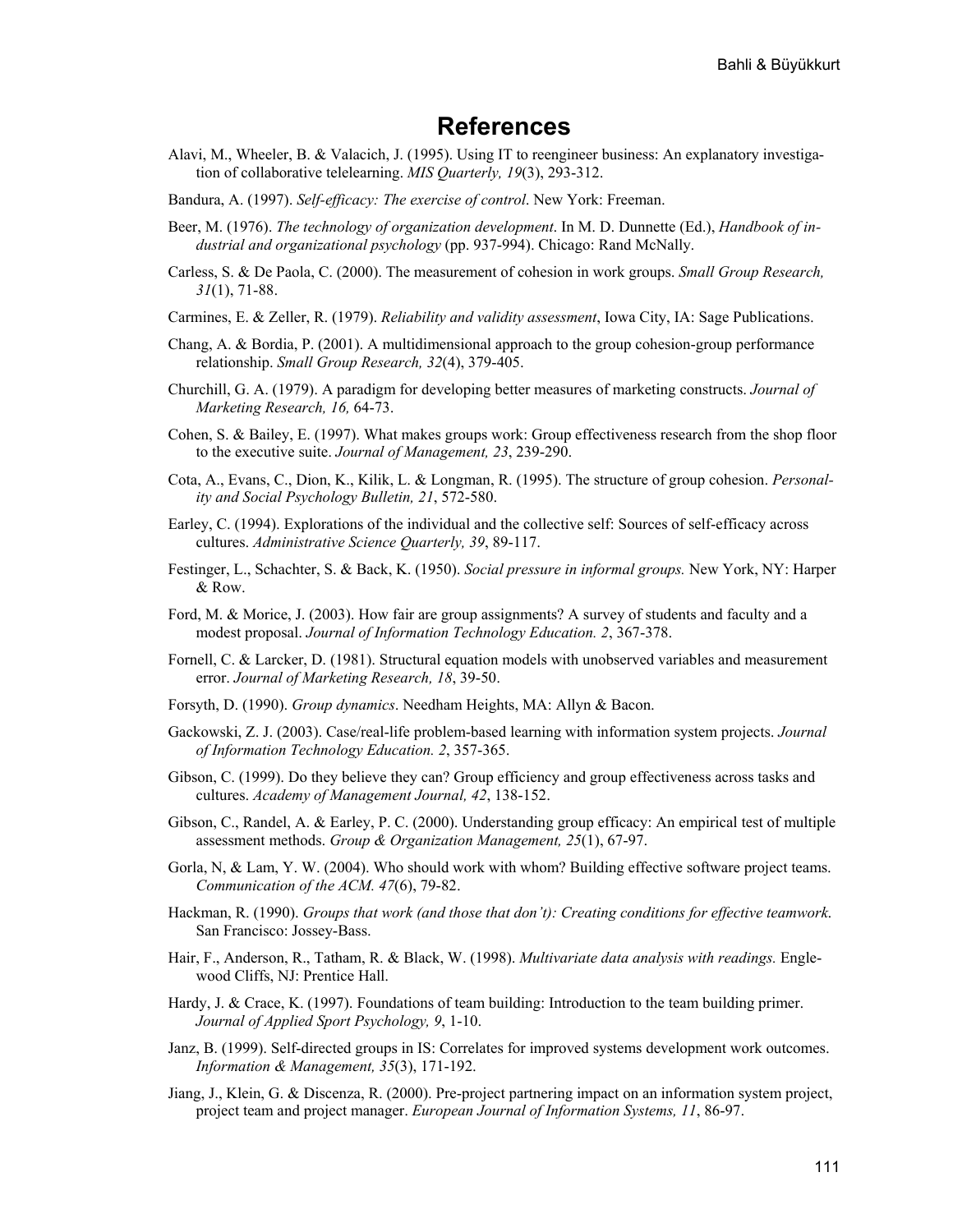- Kim. J., Hahn, J. & Hahn, H. (2000). How do we understand a system with (so) many diagrams? Cognitive integration processes in diagrammatic reasoning. *Information Systems Research, 11*(3), 284-303.
- Klein, H. J. & Mulvey, P. W. (1995). Two investigations of the relationships among group goals, goal commitment, cohesion, and performance. *Organizational Behaviour and Human Decision Processes, 61*, 44-53.
- Lee, C. & Farh, J-L (2004). Joint effects of Group Efficacy and gender diversity on group cohesion and performance. *Applied Psychology: An International Review, 53*(1), 136-154.
- Lim, K., Benbasat, I. & Ward, L. (2000). The role of multimedia in changing first impression bias. *Information Systems Research, 11*(2), 115-136.
- Mullen, B. & Copper, C. (1994). The relation between group cohesion and performance: An integration. *Psychological Bulletin, 115*, 210-227.
- Nunnally, J. C. (1978). *Psychometric theory*. McGraw-Hill, NY.
- Palmer, J. (2002). Web site usability, design, and performance metrics. *Information Systems Research, 13*(2), 151-167.
- Pescosolido, A. (2001). Informal leaders and the development of group efficacy. *Small Group Research, 32*(1), 74-93.
- Peterson, E., Mitchell, T., Thompson, L. & Burr, R. (1996). Group efficacy and shared cognition as predictors of group process and performance. *Academy of Management Meetings*, Cincinnati, OH.
- Phan, D., Vogel, D. & Nunamaker, F. (1995). Empirical studies in software development projects: Field survey and OS/400 study. *Information & Management, 28*(4), 271-280.
- Podsakoff, P., MacKenzie, S. & Ahearne, M. (1997). Moderating effects of goal acceptance on the relationship between group cohesion and productivity. *Journal of Applied Psychology, 82*(6), 974-983.
- Powel, A., Piccolo, G. & Ives, B. (2004). Virtual teams: a review of current literature and directions for future research. *The Database for Advances in Information Systems. 35*(1), 6-36.
- Rivard, S. & Huff, S. L. (May 1988). Factors of success for end-user computing. *Communications of the ACM, 31*(5), 552-561.
- Salas, E., Rozell, D., Mullen, B. & Driskell, J. (1999). The effect of team building on performance: An integration. *Small Group Research, 30*(3), 309-329.
- Sawyer, S. (2004). Software development teams. *Communications of the ACM. 47*(12), 95-99.
- Schafer, J. (2000). *Analysis of incomplete multivariate data*. Boca Raton, FL: Chapman & Hall/CRC.
- Shandler, M. & Egan, M. (1996). *VROOM! Turbo-charged team building*. New York: American Management Association.
- Shea, P. & Guzzo, A. (1987). Group effectiveness: What really matters? *Sloan Management Review, 28,* 25-31.
- Silver, S. & Bufiano, M. (1996). The impact of group efficacy and group goals on group task performance. *Small Group Research, 27*, 55-72.
- Smither, D., Houston, M., & McIntire, A. (1996). *Organizational development: Strategies for changing environments*. New York, HarperCollins.
- Spink, K. (1990). Group cohesion and collective efficacy of volleyball groups. *Journal of Sport and Exercise Psychology, 12*, 301-311.
- Spink, K. & Carron, A. (1993). The effects of team building on the adherence patterns of female exercise participants. *Journal of Sport and Exercise Psychology, 15*(1), 39-49.
- Trimmer, K. (1997). Teamwork and information systems development effectiveness. Paper presented at the *American Conference on Information Systems,* Indianapolis, Indiana.